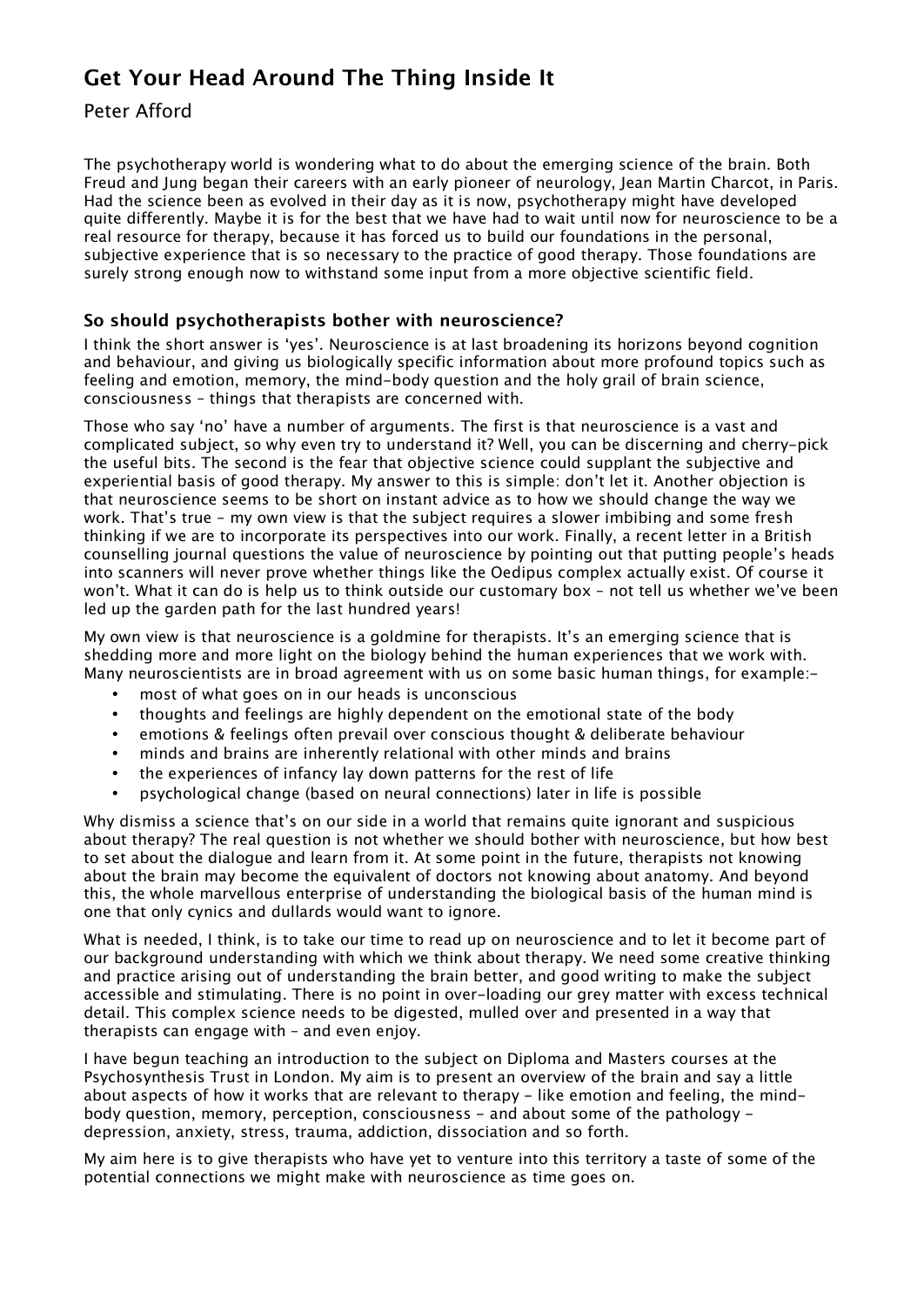# **Five things about the brain it's useful to know**

Here is a selection of some key features of brain biology that I think are worth reflecting on in the light of our experience of therapy.

# **1. the brain is in the body as well as in the head**

We equate the brain with our heads, but the brain is a part of the *central nervous system* that extends to the base of the spine and which leads to the *peripheral nervous system* that extends throughout the entire body. It makes sense for nature to place the core of the neural network in one place and the functions of other organs elsewhere. But the network itself is a distributed one. If you were to pull a brain out of its body with its connections intact, you would have six feet of dribbling nerve endings as well as the lump of jelly that sits in the head.

The brain is a body-oriented brain, and its capacity to act independently of the body is limited. The brain's first job is to see that the body of which it is a part survives, so it both determines many aspects of what happens in the body and monitors what is happening even when it does not. And there is plenty of evidence that the brain's functions that extend beyond survival work better when it listens to the emotional currents of the body. When the brain is damaged so that it doesn't register bodily emotion properly, other things like decision-making and relationships cease to function properly.

# **2. the clever stuff in the cortex is underpinned by a sub-cortex bent on survival**

At the bottom of the brain are the *brain stem* and *cerebellum*, known as the 'reptilian brain', that do basic things like putting you to sleep, waking you up and maintaining your balance. In the middle lies a collection of areas, sometimes called the *limbic system*, that we share with other mammals and that runs much of our emotional lives. It includes the *amygdala* that generates emotional reactions, the *hypothalamus* that adjusts body chemistry and the *hippocampus* that lays down long term memory. All these bits sit underneath the wrinkly stuff at the top, the *cortex*. This area is greatly expanded in humans, hence the term *neocortex* - neo for 'new'. It enables mental attributes that distinguish us from other animals – such as language, conscious thought and the ability to know what we are feeling.

This layered arrangement means that however clever our cortices become, they can never escape the animal brain that sits below in the *sub-cortex*. The vertical divide is a biological basis for many human problems, such as our difficulty in controlling addictive behaviours and instinctive emotional reactions driven by the limbic system's quest for survival and satisfaction. Think Zinedine Zadane head-butting Materazzi in the 2006 World Cup final (interestingly, he said afterwards that he had thought about what he was doing, so his cortex went along with his sub-cortical impulse).

# **3. two brains in one: the left brain does the detail, the right brain does the big picture**

The two cerebral hemispheres comprise both the top level of the wrinkly cortex and the limbic system nestled underneath. So when people talk of the amygdala, for example, they really mean the two amygdalas. The two hemispheres are wired together: the *corpus callosum* bridges the left and right cortices, and the anterior commissure joins the two sides of the limbic system.

The idea that the right brain is emotional whilst the left is logical is overly simplistic, but there is broad agreement that the left brain is good at focused attention to detail and the right brain is good at dealing with the broad context. You need both for any task. However, these differences in processing style give rise to areas of *dominance* where one side works harder, such as:-

| left brain dominance    | right brain dominance                |
|-------------------------|--------------------------------------|
| positive emotions       | negative emotions                    |
| approach behaviour      | withdrawal behaviour                 |
| conscious processes     | unconscious processes                |
| . denial. confabulation | noticing discrepancies and anomalies |

smoothing over, denialism

If we live in a world that frequently promotes left brain dominance, it's obvious that therapy of any depth is going to counterbalance this with some right brain dominance – especially when we consider that the right brain also appears to be dominant for the following:-

- integrated body sense: mapping the viscera (organs), muscles and bones
- subjective emotional experiences and emotionally-laden memories
- the empathic perception of others' emotional states
- the non-verbal communication of unconscious states (through facial expression etc.)

This dual-brain architecture means that aspects of right brain dominance such as body awareness, emotional experience, and behavioural patterns in relationships are not always accessible to a person's conscious thought that is left brain dominant. The left brain struggles to overcome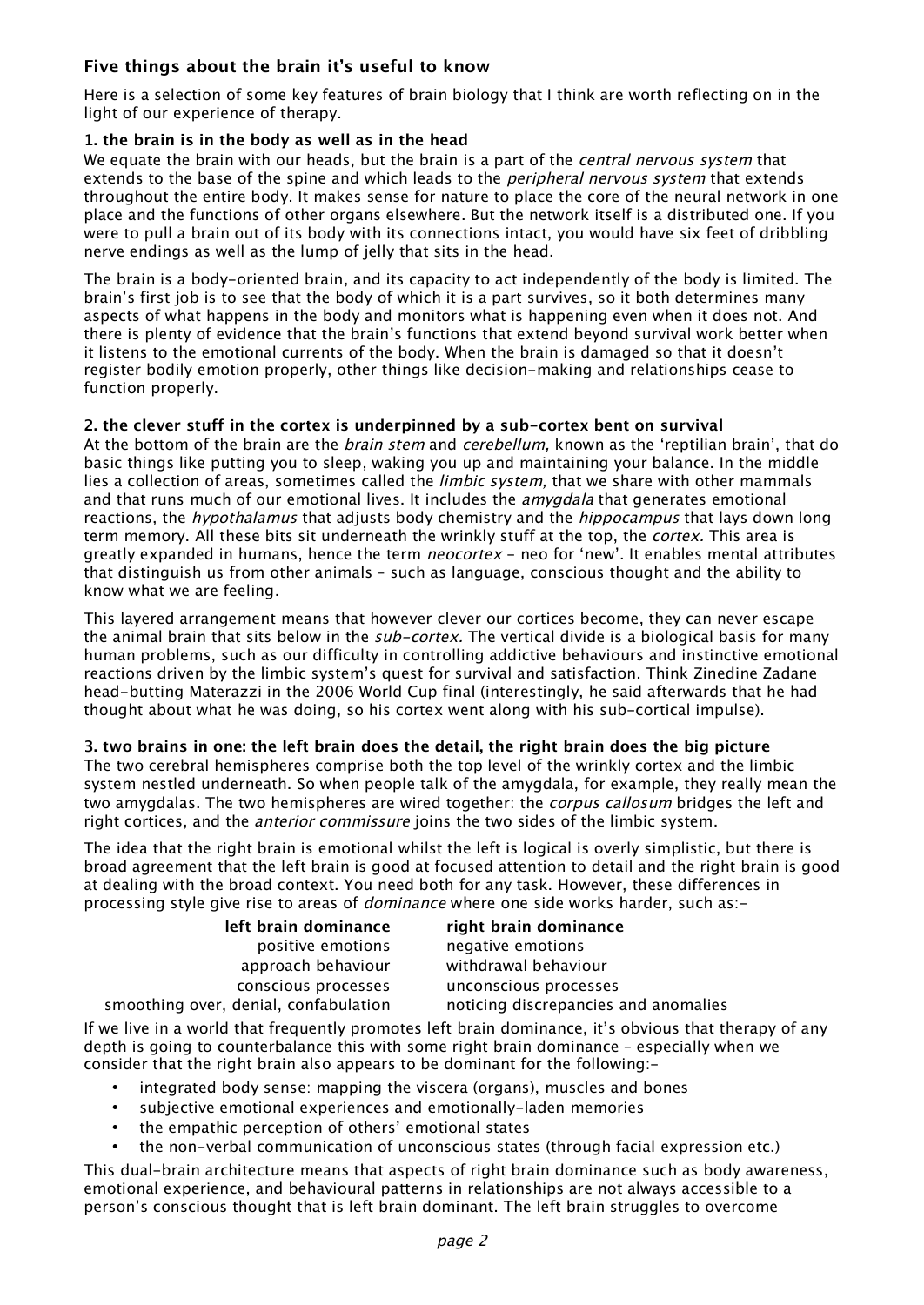emotional and relational difficulties that are rooted in the right brain and relatively immune from conscious control. A major task of therapy is therefore to get the two sides better wired up together. Working with imagery, the body, feelings, transference and countertransference probably help to do this.

# **4. the brain is an electrical forest in a chemical soup**

Brains are like forests: each brain cell (a *neuron*) is like a tree with a deep root (an *axon*) that connects to one of the many branches (dendrites) of another tree via a synapse. The cortex is the outer layer of neuron-trees: inner layers are to be found in the limbic system and brainstem. The forest adds up to a neural network on a vast scale. Some 100 billion neurons, each of which make between 1,000 and 10,000 connections with other neurons, give us a living network of some 1,000 trillion connections. That's a very, very big number. If you turned the connectivity of the world's telephone network into brain connections, you would have a mere cubic centimetre of brain! Add to this the variation in ways that each connection can operate, far more than the simple on or off states of an electronic circuit, and you have a degree of complexity that is enough for scientists to start correlating many things about our human experience.

Neurons communicate in bursts of electrical activity that 'fire' chemical messages in the form of neurotransmitters across synapses. There are at least 50 of these, such as serotonin (associated with optimism) and dopamine (associated with arousal). In addition, the chemical soup contains hormones like cortisol that regulates your stress level and oxytocin that floods the brain when you fall in love, and *neuropeptides* like endorphins and enkephalins that reduce pain and stress. Candace Pert, a biochemist who wrote Molecules of Emotion, calls this chemistry an "unconscious emotional vocabulary". It adds yet more complexity to the already complex connectivity of neurons.

Therapy is about making the network connections work more effectively: growing new ones where needed, and pruning out old ones that are no longer needed. Although new synaptic connections can be made at the rate of about 1,000 a minute when we are stimulated (as I hope you may be while reading this article), it takes more than a few thousand new connections to bring about the sort of personality change that happens when someone turns their life around in a significant way. Profound change in therapy means that the brain changes: the therapist telling the client to think differently may have some effect, but the client becoming aware, for example, of how angry and frustrated he really is about not feeling loved for who he knows himself to be – so that he can feel those feelings and think about what to do differently as a result – involves fresh connections forming in the brain at all levels. This is a long-term process that needs both conscious effort and rest, and, sometimes, requires long term therapy for the brain to rewire itself.

#### **5. emotion changes the brain**

Thanks to the mammalian sub-cortex that's evolved to help us survive, our brains are built for emotion and feeling to rule the roost. It can be hard to think our way out of feeling down, and easy for our emotions to disrupt our consciously constructed plans. The limbic system can take over when it senses the need to, and only the patient work of bringing feelings to the light of consciousness can temper this.

Emotion in the body, generated by the brain, not only gets signalled back to the brain but it actually changes the way the brain works. The nervous system signals changes in the skin, blood vessels, organs, muscles and joints to the limbic system and the *somatosensory cortex*. At the same time, the changing chemistry of hormones and peptides released in the body into the bloodstream finds its way up to the brain, penetrating the *blood brain barrier* that protects the brain from potentially dangerous things that enter the body. These neural and chemical signals lead to changes in the brain's cognitive state: for example, the brain can put more or less effort into processing the current body state. Body and emotion mapping in the brain is 'online', dynamic and normally unconscious - until, perhaps, we turn our attention 'inside' towards our inner feeling states in the therapy room.

# **Five contributions from neuroscience that are relevant to therapy**

Here are some examples of ideas from the world of neuroscience that have struck me as having practical relevance to the practice of therapy.

#### **1. LeDoux: traumatic memory can get stuck in the amygdala**

The best known contribution so far, this has already changed clinical practice through the work of practitioners such as Bessel van der Kolk. Joseph LeDoux is a New York neuroscientist, author of The Emotional Brain and Synaptic Self, and known for putting the amygdala on the map. He makes two key points about the amygdala. The first is that it generates instinctive fear-based reactions. If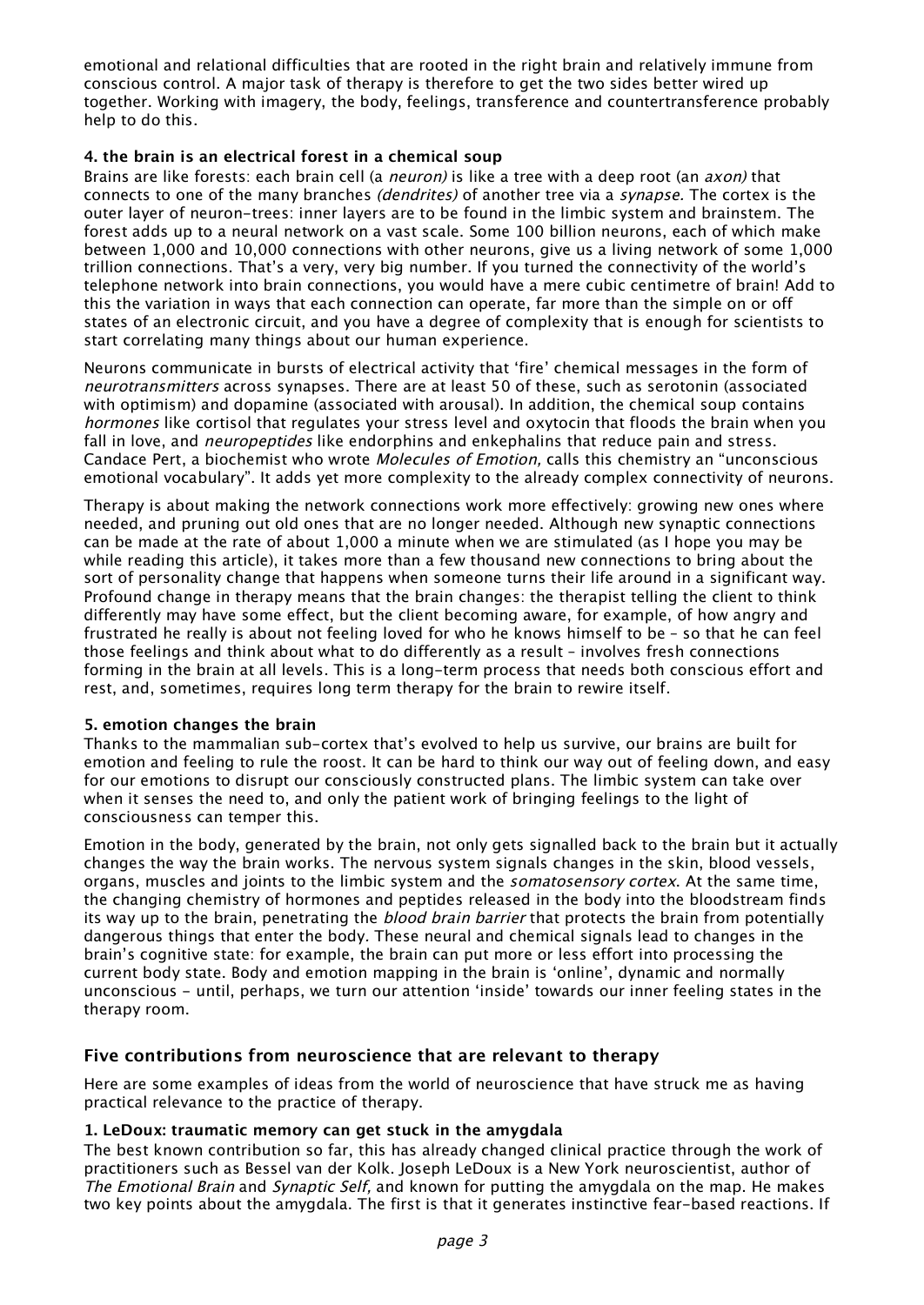your eyes see a snake in your path, the amygdala triggers a bodily response via a 'quick and dirty' pathway to other brain areas that control movement. So you jump out of the way, perhaps - or rather your body does, for *you* only realise what has happened a moment later after the amygdala has told your cortex about the snake via another pathway that, although slower, provides a fuller picture of the situation and enables you to think about it.

His second point is that the slower pathway may not function if the experience is overwhelming. The 'memory' stays stuck in the amygdala, out of reach of consciousness yet ready to provoke another quick-and-dirty, fear-based reaction when stimuli trigger it. The body experiences something similar to the original overwhelming event, but the mind doesn't know why the distressing experience is happening. Margaret Wilkinson, a Jungian analyst and author of *Coming* Into Mind summarises this situation nicely: "the mind that is fundamentally associative [in nature] becomes dissociative as a defensive measure, leaving trauma to be expressed as it was experienced, in the body". A traumatised client can be 're-traumatised' in this way if the original experience is stirred up. They need first to relax sufficiently for the brain to start processing the trauma - and then they will be able to explore it with the therapist. There is a delicate line between an unhelpful re-stirring and a helpful unfolding of a natural process that has become blocked, and not pushing the client to recall such experiences before they feel ready helps to keep to it. LeDoux thinks the result of successful therapy is to strengthen cortical control over the amygdala.

# **2. Panksepp: primary emotions are governed by separate 'systems' in the brain**

Jaak Panksepp, a psychobiologist who has researched 'affective neuroscience' in animals as well as humans, describes seven basic 'emotional systems' in the brain. These are our primary emotions and instincts, the ones we are born with and that we share with animals:-

- Seeking enables us to be curious and to make meaning of what we find. In a healthy brain, seeking is up and running a lot of the time.
	- Rage is our frustration when we don't get what we want. When strongly activated, it leads to outbursts of aggression, when less strongly, to irritation and annoyance.
	- Fear governs fight-flight-freeze reactions and helps us to escape from danger. It generates 'fear-anxiety' and paranoia.
	- Panic is responsible for separation distress, feelings of loss and sorrow, and 'panicanxiety'.
	- Lust is associated with gratification. It switches the *seeking* system off.
	- Care a social emotion that, for example, influences the behaviour of both mother and child so they can bond.
	- $Plav$  is necessary for the healthy development of the brain as well as the body.

These are not theoretical distinctions, they are specific brain systems with particular synaptic pathways and cascades of chemicals. I like to reflect on which system may be dominant for a client in a session, and find the *fear* and *panic* distinction useful in responding to anxiety. It also helps to explain a client's changeable mood and state of mind from one week's session to the next – and maybe my own sometimes!

# **3. Schore: the right brain is dominant for the unconscious processes of relating**

Allan Schore, a psychodynamic therapist who describes himself as a 'clinician-scientist', has spent years trawling through neuroscience research and has made a well documented account of the unconscious processes of relating that go on in the right brain. This side of the brain is dominant in the first 18 months of life, and the unconscious processing of emotional stimuli throughout the rest of life is associated more with it than with the left side: the limbic system has more connections into the right brain than into the left. He believes the unconscious is a cohesive mental structure that responds to life experience according to its own interpretative scheme, the roots of which are laid down in early attachment relationships. The core of the self is nonverbal and unconscious, and patterned by the regulation of emotion in infancy.

Schore presents a modern account of attachment theory based on our biology. He describes the attunement of mother and child in the first stage of infancy, and proposes that attachment is really the interactive regulation of emotion between the two of them. He emphasises the need for the mother to repair the inevitable misattunements that stress her child. She can minimise her baby's negative feelings and amplify what is positive, including play, creating not only a sense of safety but also a positively charged curiosity in her child. If all goes well, the child grows up knowing they can regulate their emotional ups and downs both with their own coping capacities and within relationships. Schore believes that effective therapy supplies a corrective emotional experience for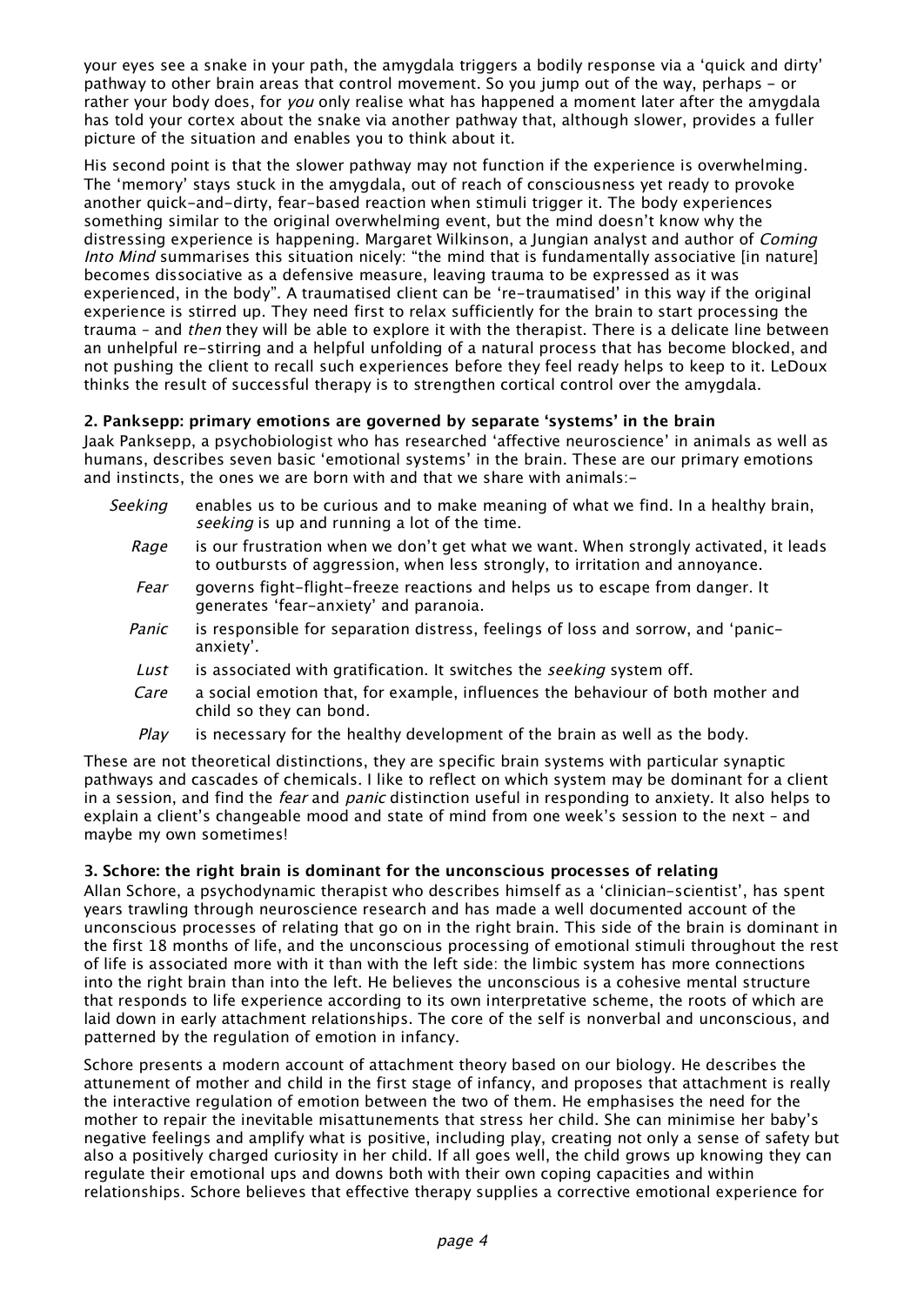poor attachment patterns by expanding the client's implicit relational knowing – but for this to happen they must have a "vivid affective relationship" with the therapist.

# **4. Edelman: a memory is, to some degree, an act of imagination**

Gerald Edelman, a Nobel prize winning neuroscientist, is known for his theory of 'neural darwinism', the view that the brain develops by selecting its most adaptive responses to experience. He spoke at the 2006 conference of the European Association for Psychotherapy in Cambridge on "how matter becomes imagination". His forte is showing how the biology of the brain can give rise to our conscious experience, and providing a way out of the Cartesian dualism whereby we try to separate attributes of mind, such as consciousness and imagination, from the physical stuff in our heads.

Edelman says memory is a system property of the brain: it cannot be equated with particular neural connections, changes to synapses or brain chemistry, but is "the dynamic result of the interactions of all these factors acting together". The ensemble of neurons that is involved in any particular memory is usually different each time you have the memory, and this makes memory robust through time – though not always as accurate as we might like.

Edelman says a particular memory is not a replication of an earlier sequence of events but rather "a form of constructive *recategorisation* during ongoing experience". Perception can alter the recall of memories, and recalling memories can alter the way we perceive. So in therapy we must treat the client's memories as stories to respond to (which does not mean not taking them seriously). Going looking for memories is highly dubious, because there is no hidden store of lost memories to search. Rather, engaging with the therapist enables the client to go deeper into their experiencing and associations, and fresh memory-stories to unfold with time. According to Edelman, "every act of perception is, to some degree, an act of creation, and every act of memory is, to some degree, an act of imagination".

# **5. Damasio: consciousness is the feeling of what happens**

Antonio Damasio is a neurologist who draws on his work with brain damage patients. His first two books, Descartes' Error, that sets out to correct "the abyssal separation of mind and body since Descartes", and The Feeling of What Happens, on the nature of consciousness, have attracted interest far beyond his profession. In his second book he proposes that consciousness is a particular sort of feeling: the feeling of what happens. It is formed by (1) the emotion in the body, and (2) the feeling (in the brain, but usually unconscious) of that emotion. Consciousness is then a third stage: the knowing of this feeling of that emotion. Humans share the first two stages with animals, and add the third - the capacity to know that we have a feeling.

The first step of becoming conscious of feeling something, he says, is "the feeling of knowing that's wordless", and "only thereafter can inferences and interpretations begin to occur regarding the feeling of knowing". This sounds similar to the process of making feelings conscious in therapy, whereby the client is aware of feeling 'something' and is supported by the therapist to stay with the process of allowing words and images and associations to unfold from that 'something' until it can be expressed and understood. Damasio regards feelings as being "just as cognitive as any other perceptual image". Perhaps we could start talking about 'cognitive emotional therapy' - the sort of therapy practised by the majority of counsellors and therapists trained in integrative, humanistic and transpersonal approaches.

# **Conclusions and future possibilities**

Here are some ideas about possible longer-term implications of neuroscience for therapists that occur to me.

**Neuroscience supports working with the body, with body awareness, with imagery, with feeling and emotion, with transference and countertransference – and working long term** All of these ways of working therapeutically engage the right brain, and any activity that engages it is potentially therapeutic. The most useful aspect of therapy may be the client's coming to know what they are really feeling and why it is perfectly natural and understandable, given their life experience, that they should be feeling it. A greater ability to recognise and name feelings means more neural connectedness, including between right and left brains and between cortex and subcortex. And neuroscience supports the need to work long term when early attachment patterns need to be addressed.

#### **The end of the 'blank screen'**

As Schore says, the client needs to have a "vivid affective relationship" with their therapist. He makes a detailed and specific case for this, which I think is supported by neuroscience generally. If the therapist refuses to be a real person for the client to relate to, the risk is that dysfunctional